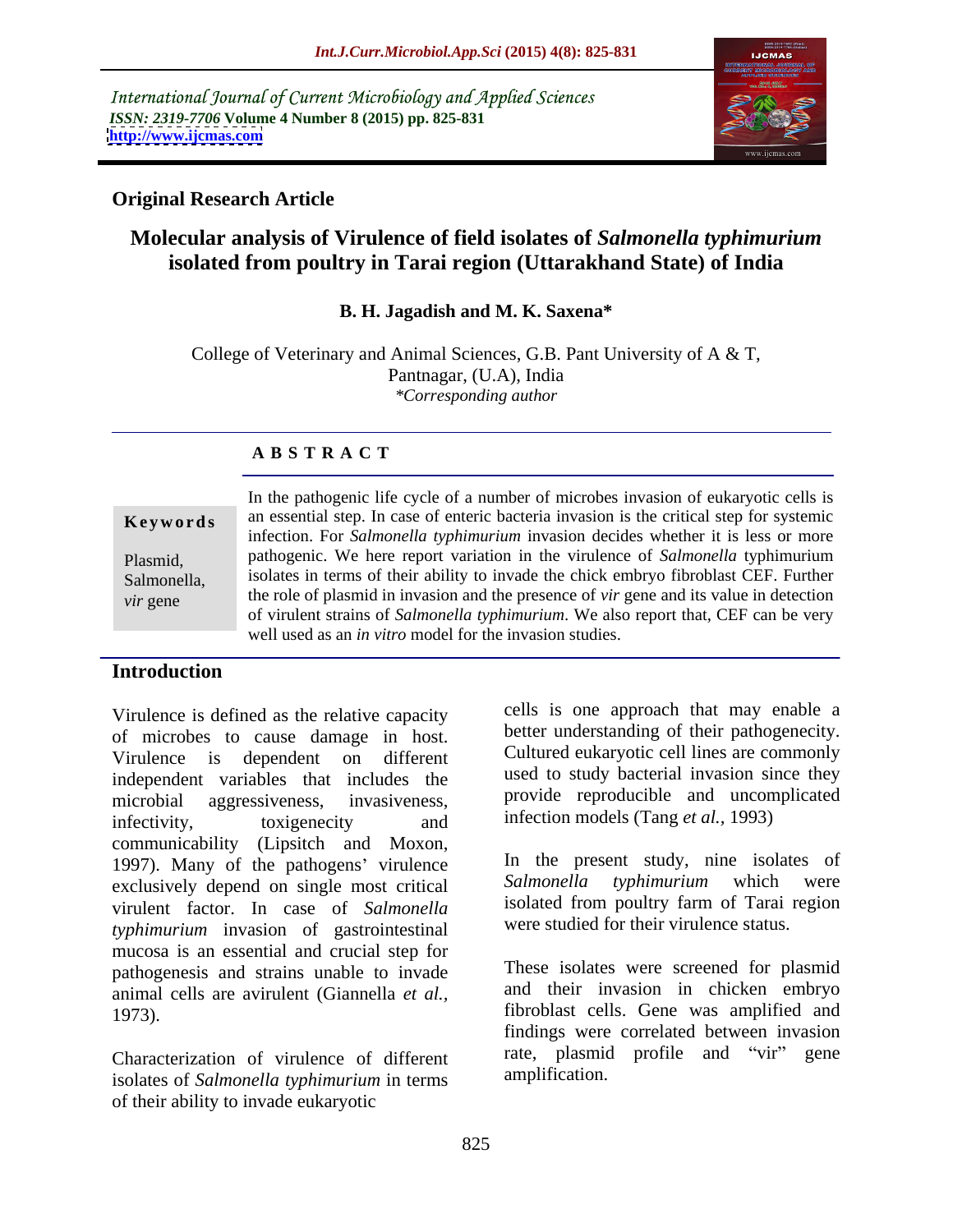Nine isolates of *Salmonella typhimurium* used in this study are maintained at the serum (Himedia, India) and distributed in to Animal biotechnology Centre, Department of Veterinary Biochemistry, College of Veterinary and Animal Sciences, G.B. Pant University of Agri. & Tech. Pantnagar,(U.A), India. These isolates were Infection of chicken embryo fibroblasts with isolated from poultry farms of Tarai region *Salmonella typhimurium* isolates was carried of Uttrakhand state. The isolates were out according to the protocol of Cano *et al.,* antigenically characterized at National 2001 with some modifications. Briefly, CEF *Salmonella* Centre, Division of were grown in MEM medium containing Bacteriology, IVRI, Izatnagar, UP, India. 10% fetal calf serum to 30% confluence at

The isolates were grown overnight at  $37^0C$ 

Monolayer required for bacterial invasion saline (PBS pH 7.4) and incubated in fresh study were prepared from 10-11 day old medium containing 100µg of chicken embryos procured from flocks free of *Salmonella* from Instructional Poultry was decreased to 10µg/ml at 2 h post Farm (IPF), GBPUA&T, Pantnagar. Primary infection. After 2 h the media was removed CEF culture was prepared as per the method described by Tang *et al.,* 1993 with some modifications. The embryos were collected aseptically and placed in Hank's Balances Salt Solution (HBSS, Himedia, India). After BGA plates for finding the viable count removal of head, extremities and visceral which gave the estimate of invasion of given organs, the remaining tissue was washed and minced using a sterile scissors. Then the tissue was digested with 0.25% trypsin **Isolation of genomic DNA and 'vir' PCR** solution (Himedia, India) for 20 min. with constant stirring. The cells were filtered through sterilized muslin cloth and were grown overnight at  $37^{\circ}$ C for 18hr in 25 centrifuged at 800 g for 5min. at  $4^{\circ}$ C. The cells were then washed in HBSS and finally cum incubator. Genomic DNA was isolated in minimum essential medium (MEM, by the C-TAB method (Wilson (1987)).The

**Materials and Methods** Himedia, India). The washed cells were re- **Bacterial isolates** chamber under a microscope. Finally the suspended and counted using Neubar's cell concentration was adjusted to  $10^7$  cells  $^7$  colle cells per ml in MEM containing 10% fetal calf 6-Well culture plates.

### **Bacterial infection of fibroblast**

 ${}^{0}C$  overnight in the LB broth at  $37^{\circ}C$  under in Luria Bertani broth (LB broth) and were static conditions without shaking. The sub cultured into shaking L.B broth culture multiplicity of infection was 10 bacteria per until the late-logarithmic phase of growth fibroblast cell, and the infection time and pH (Wavelength 600nm). were standardized for maximal invasion. **Preparation** of **Chicken Embryo** 1hr 15min and 2hr, and the pH selected were **Fibroblast (CEF) culture** 4.5, 6.5, 7.5 and 8.5. Infected cells were were grown in MEM medium containing the time of infection. Bacteria were grown <sup>o</sup>C under Infection time were 15min, 30min, 45min, washed three times with phosphate buffer medium containing 100µg of Gentamicin/ml. The antibiotic concentration and the monolayer was washed with PBS and was exposed to 1% Triton-X to lyse the cells and to recover the bacteria that were in side the cells, the lysates were poured on isolate.

### **Isolation of genomic DNA and** *vir* **PCR**

<sup>o</sup>C. The ml LB Broth with constant shaking in shaker For isolation of genomic DNA, the bacteria  $\rm{^{\circ}C}$  for 18hr in 25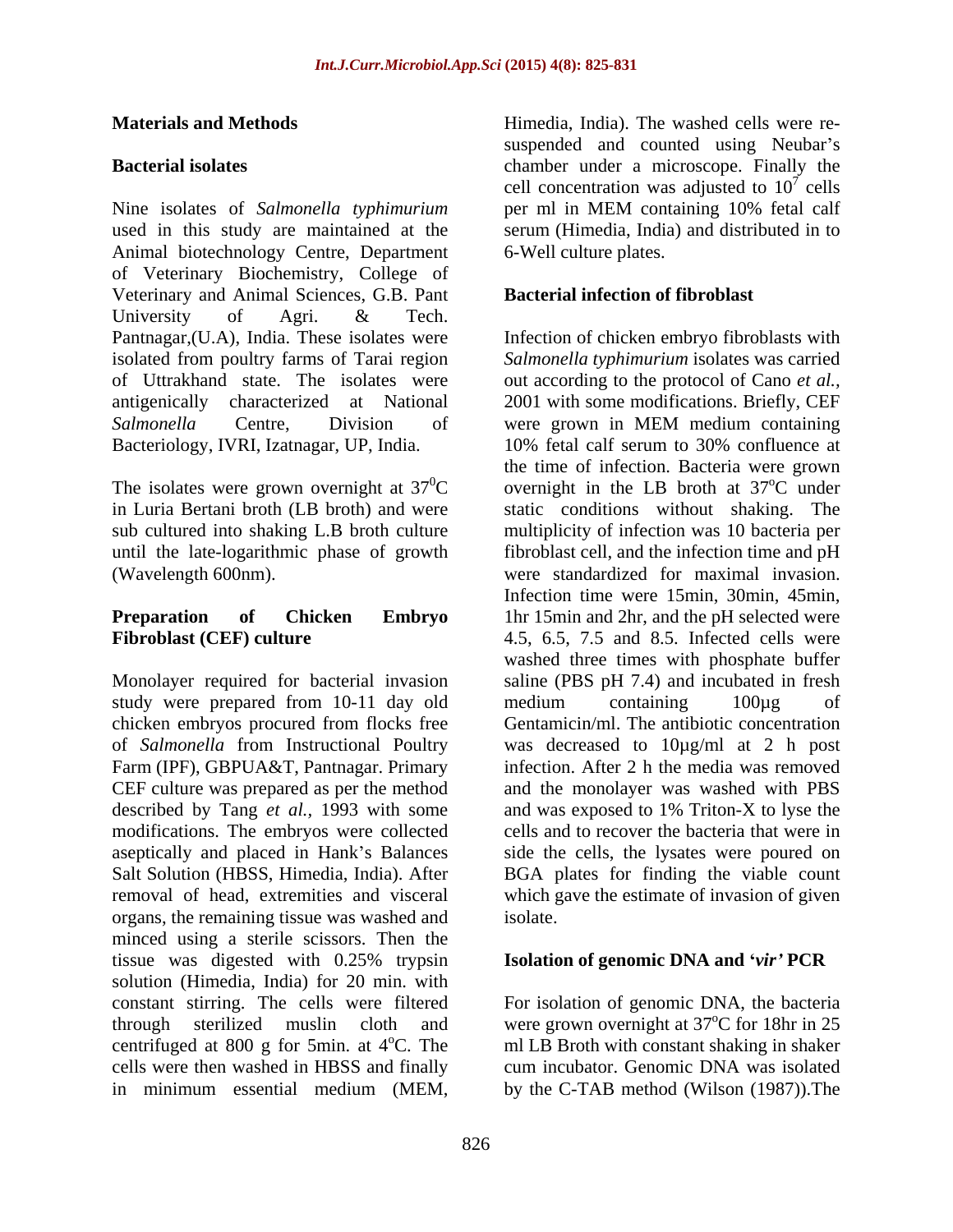protocol for 'vir' PCR was carried out as per

Bacterial DNA was amplified with a programmable Thermal cycler (Biometra). Taq. polymerase (1.5U) was added to  $25\mu$  significantly: of a reaction mix containing 1-X assay buffer (1.5mM MgCl2). 200µM of each dNTPs, 20 pico mole of each primer and different isolates of *Salmonella typhimurium* 40ng template of target DNA. PCR was based on their ability to invade CEF (Table performed with initial denaturation at  $94^{\circ}$ C 3). for five minutes, followed by 30 cycles of denaturation for one minute at  $94^{\circ}$ C, Comparative study of invasiveness was annealing at 65°C for 1min, polymerization made for nine different isolates of at 72<sup>o</sup>C for 1min, and final polymerization Salmonella typhimurium (Table 3). As per for 5min. Negative control reaction was set the observations, the isolate ML7 showed up in each replica, containing all reagents

The plasmid DNA was isolated and **Plasmid isolation** electrophoresed in 0.8% agarose gel as

plasmid (*E. coli* MTCCV517).

## **Results and Discussion**

For this experiment ML36, a representative isolate of *Salmonella typhimurium* was taken and the invasiveness was checked at different time of exposure, *viz*, 15min, 30min, 45min and 1hr 15min (Table 1). The results of this experiment indicate that *Salmonella typhimurium* need 45min for maximum invasion. has evolved different strategies to enter and

For determining the optimum pH for

the method of Rexach *et al.* (1994) and was varied (Table 2). It indicates that pH Saxena *et al*. (2004) with some 6.5is optimum for invasion of CEF by modifications. *Salmonella typhimurium.* invasion time was kept at 45 min and pH

### **Invasiveness among the isolates of** *Salmonella typhimurium* **varies significantly:**

 $\mathrm{^{\circ}C}$  3). In present study we have differentiated 3).

except for the template DNA. The degree of invasiveness between least **Plasmid isolation** 200 times. highest invasion and ML25 least invasion. and maximum invading isolates was about 200 times.

### **Plasmid isolation**

described in Sambrook *et al*. (1990). The plasmid of (32.2kD) was isolated from The molecular weight of plasmid was and ML36. ML11 has small plasmid of calculated by comparing with the Marker approximately 2 kDa. In remaining two six isolates ML4, ML6, ML7, ML14, ML23, cultures there was no plasmid.

### *vir* **gene PCR**

**The invasiveness of** *S. typhimurium* **in CEF**  presence of *vir* gene by PCR which on All the nine isolates were tested for the amplification with specific primers produced a product of approximately 530bp in 7 of the 9 isolates. The isolates ML5 and ML25 were not positive for *vir* gene PCR (Fig. 1).

> Invasion of eukaryotic cells is an essential step in the pathogenic life cycle of a number of microbial pathogens.Different organism survive inside the eukaryotic host cells (Falkow, 1991). A number of enteric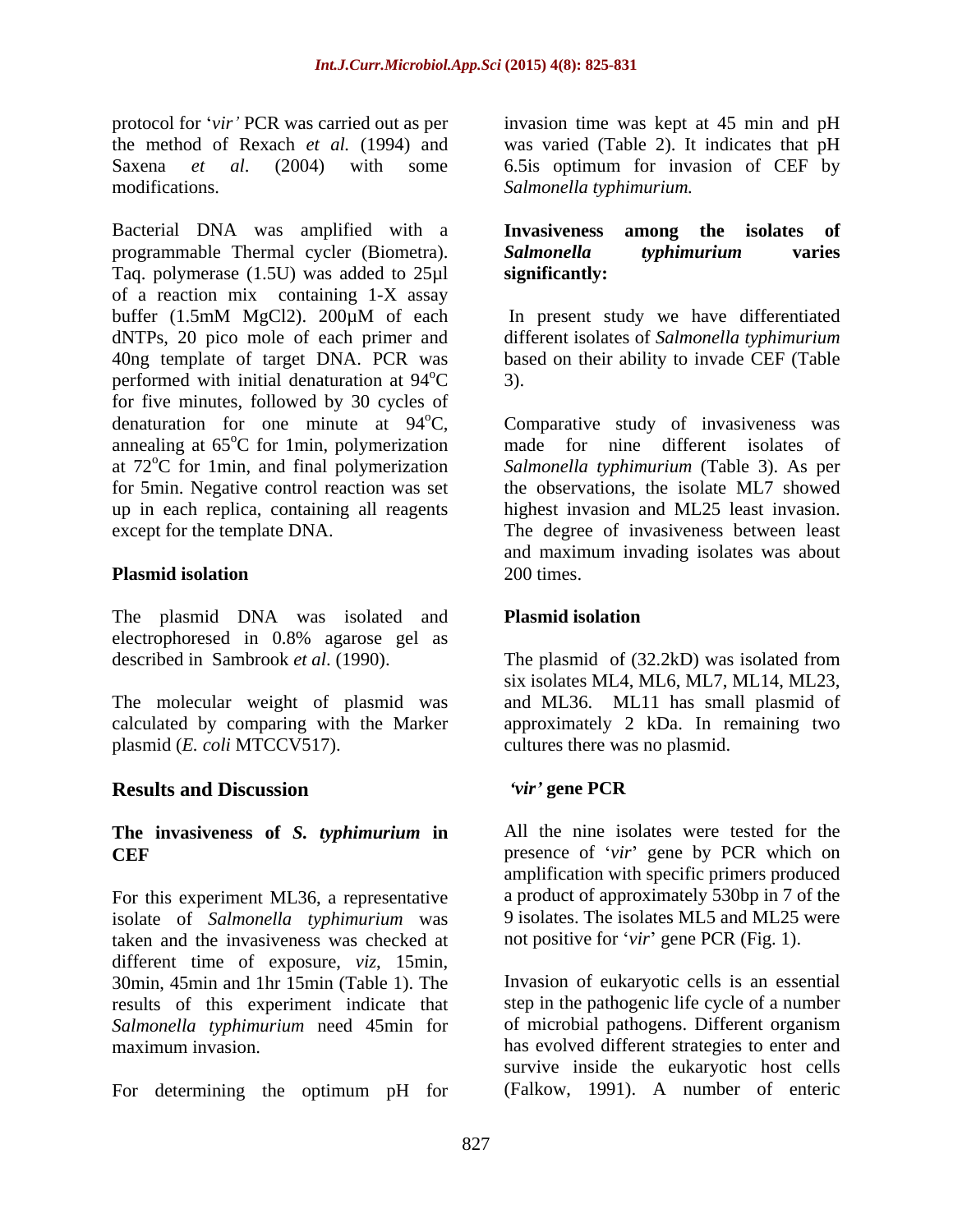bacteria including *Salmonella* have gene of *Y. enterocolitica* (Pepe *et al.*, 1994) developed the ability to penetrate non phagocytic cells. This ability of *Salmonella* environment. Our study supports these constitutes a very important pathogenic /virulent property. The optimal pH and time agreement with earlier reported findings. halt of bacterial interaction with follicle invasion is receptor mediated; therefore a fixed number of receptor on membrane *typhimurium* reported variance in enter in to host cells at a given point of time

The first major stressful environment that *Salmonella* encounters after an oral infection **MDCK** epithelial cells monolayer and *S*. is exposure to acidic gastric contents. Acid 1996).Adaptation to specific pH range is identified as a regulator of virulence gene expression in animal pathogens.In slightly Typhi invasion at pH of 5 and 6.5 in human pH than at pH 5. This variation is mainly the expression of the invF, pagC, prgH, prgK, orgA, sspA, and sspC genes of *S.*

are regulated by the pH of the immediate findings.

of ph 6.5 and 45 min obtained for maximum Invasion of epithelial cells is a characteristic invasiveness in this study is in the of *Salmonella* associated with virulence. The Similar study in bovine suggested bovine different isolates of *S. typhimurium* in CEF associated epithelium by 60 minutes. Time serovar there is great variation in the dependence invasiveness has greater invasiveness. We found almost 200 times relevance for deciding the incubation period difference in degree of invasiveness between of a pathogen in host organism. *Salmonella* lowest and highest invasiveness obtained. allows a maximum number of organisms to invasiveness from 51.80 to 36.80 percent tolerance may contribute to virulence of *S.* variation in the invasion ability of different *typhimurium* (Humphrey *et al.,* isolates was also reported by Lu *et al.,* 1999 likely to be an important variable in the ability to invade the cultured mammalian Salmonella pathogenicity, since pH has been cells is accounted for the presence of different study was also carried out in *S*. five genes, is present on plasmids commonly Enteritidis in which different isolates were associated with some serovars. The spv tested for acid tolerance at pH 4 and they genes possibly have the ability to increase found wide variation in their ability to the severity of enteritis and allow infection tolerate this pH and they also reported that and persistence at extra-intestinal sites the isolates with higher acid tolerance were (Libby *et al.,* 2000). The chromosomally more virulent than those with acid located invasion gene invA is thought to intolerance isolates (Lu *et al.,* 1999).In *S* trigger the invasion of *Salmonellae* in to intestinal epithelial cell culture reveal that gene is in SPI1. Hence the presence or the *S*. Typhi has higher invasion rate at 6.5 absence of plasmid and SPI1 is considered because, the expression of gene responsible invasion rate. In our study we found the for invasion are pH dependent. For example, isolates without the large plasmid had low *typhimurium* (Bajaj *et al.,* 1996) and the inv findings also support these observation viz.comparative study of invasiveness of monolayer revealed that, within a given Similar experiment performed earlier in *S. typhimurium* reported variance in with the different isolates in CEF cells. Difference in invasion between different isolates was also found in *S*. Cholerasuis in MDCK epithelial cells monolayer and *<sup>S</sup>*. Typhi in HeLa cell monolayer. Similarly the in *Salmonella* Enteritides. The variation in virulence plasmid (Galan *et al.,* 1989) and SPI1. An operon (spvRABCD), containing cultured epithelial cells. The locus of this responsible for the variation found in the invasion rate was found less compared to the isolates with the plasmid. The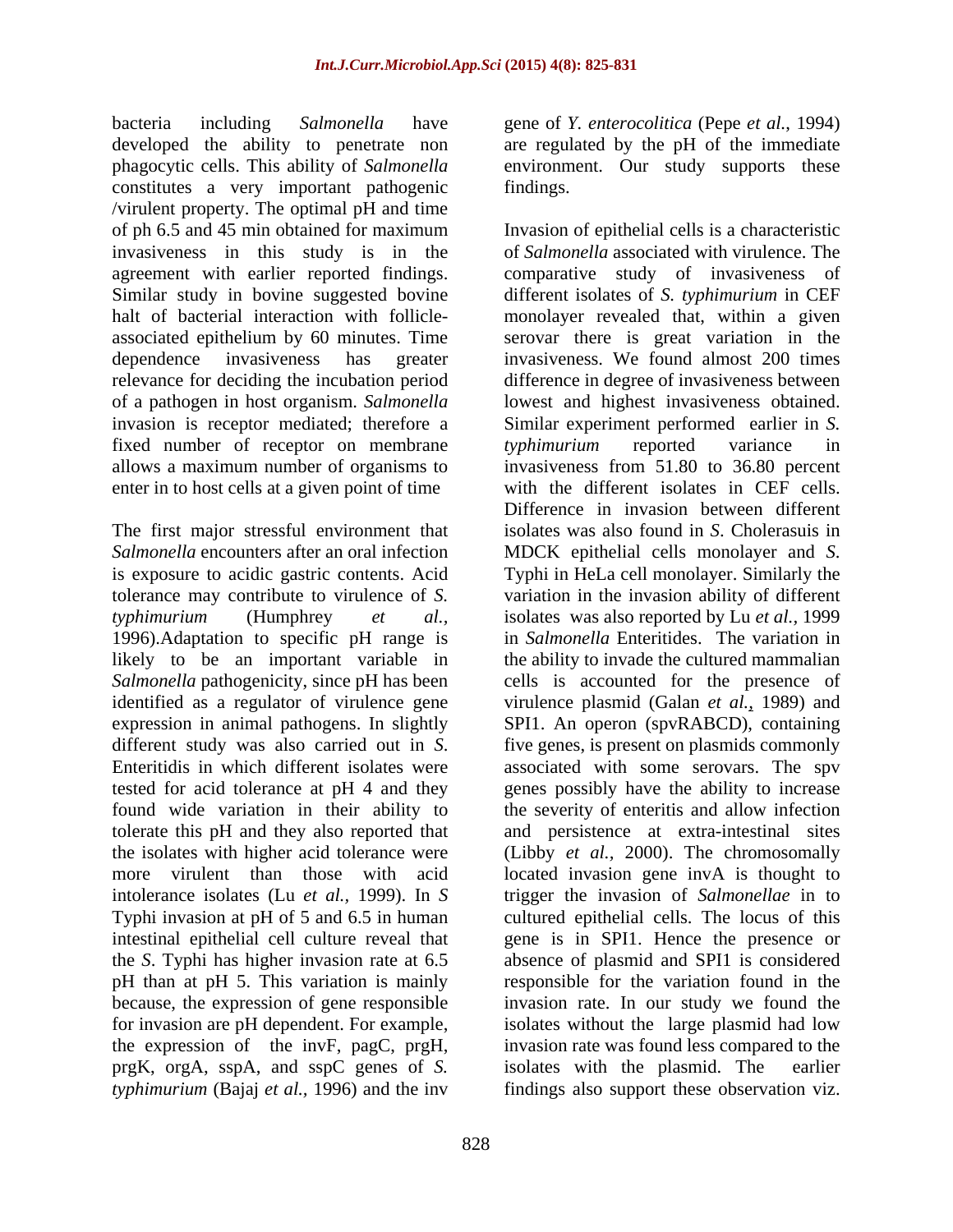ability of virulent *Salmonella typhimurium*

PCR has been used for detection of *S*. Gallinarum and British isolates of *S.* pathogen (Shivchandra *et al.*, 2006, *typhimurium* (Jones *et al.,* 1982). Similarly, Shivshankar *et al.*, 2001) for molecular plasmids encoding 'vir' gene in isolates of epidemiology (Saxena *et al.,* 2006) and for *Salmonella* was also reported (Saxena *et al.,* detection of virulence (Saxena *et al.,* 2006) 2004). However, it has been reported that in bacteria. Virulence associated gene in the every plasmid bearing serovars are not plasmid is detected by the amplification of approximately 530bp product with vir gene (Boyd *et al.,* 1998).In ML 11 plasmid of specific primers. The presence of gene linked to virulence in the isolates of gene was present. This isolate also exhibit *Salmonella typhimurium*. All the isolates low invasion, so we conclude that there is a were tested for the presence of *vir* gene, positive correlation between large plasmid

strains to adhere to and invade HeLa cells, amplification of a single product of and to kill mice following oral approximately 530 bp. The amplification administration, depends on the presence of was observed only in those isolates in which 92kbp large plasmid (Jones *et al.,* 1982). plasmid was present. Virulence associated ability of virulent *Salmonella typhimurium* ML6, ML7, ML14, ML23, ML36) showed for a single product of a single product of a single product of a single product of a single product of a single product of a single product gene has been reported in Indian isolates of necessarily the carriers of virulence gene low molecular weight was obtained but "vir" and invasion rate.

**Table.1** The invasiveness of *S. typhimurium* in CEF at different times of infection

| Isolate | Number       | of   Number   |                   | f Recovered intracellular viable bacteria at |                     |                   |
|---------|--------------|---------------|-------------------|----------------------------------------------|---------------------|-------------------|
|         | CEF cells.   | bacteria      |                   | different exposure period                    |                     |                   |
|         |              | inoculated    | 15min             | 30 <sub>min</sub>                            | 45min               | $75$ min          |
| $ML-36$ | $4\times10'$ | $40\times10'$ | $1.3\times10^{3}$ | $9.3\times10^{3}$                            | $2.1 \times 10^{4}$ | $1.4 \times 10^4$ |

**Table.2** The effect of pH on the invasion rate of *S. typhimurium* in CEF

| Isolate         | $\mathbf{r}$<br>Number 0. | $\mathbf{r}$<br>, of bacteria |                                                            | $\triangle$ olonies on BGA $\ell$ | $\frac{100 \mu}{\text{d}t}$ (colonies/100 $\mu$ l of lysate) |                        |
|-----------------|---------------------------|-------------------------------|------------------------------------------------------------|-----------------------------------|--------------------------------------------------------------|------------------------|
|                 | $\cap$<br>$CEF$ cells     | <i>noculated</i>              |                                                            |                                   |                                                              | $\mathsf{v}\mathsf{v}$ |
| MI 36<br>IVILJU | ∵×1∪                      | $40 \times 10$                | $Q_{-1}$ 1 $\Omega$<br>$\mathbf{v}$ $\mathbf{v}$<br>1.0A10 | $\angle 19\times 10^3$            | $\tau$ $\tau$ 10 <sup>2</sup><br>$7.5\times10$               | $1.6 \times 10^{3}$    |

| Table.3 Compa<br>$\mu$ parative invasion rate of different isolates of S. typhimurium in CEF |  |
|----------------------------------------------------------------------------------------------|--|
|                                                                                              |  |

| Isolate         | Number of       | Number of          | Recovered            | Recovered            |
|-----------------|-----------------|--------------------|----------------------|----------------------|
|                 | CEF cells.      | bacteria infected. | intracellular viable | intracellular viable |
|                 |                 |                    | bacteria(CFU/100µl)  | bacteria (CFU/ml)    |
| ML <sub>4</sub> | $4\times10$     | $40\times10^{7}$   | 500                  | $5.0 \times 10^{3}$  |
| ML6             | $4\times10$     | $40\times10^{7}$   | 350                  | $3.5 \times 10^{3}$  |
| ML5             | $4\times10^{7}$ | $40\times10^{7}$   | 30                   | $3.0\times10^{2}$    |
| ML7             | $4\times10$     | $40\times10$       | 3300                 | $3.3 \times 10^{4}$  |
| ML11            | $4\times10$     | $40\times10^{7}$   | $\Omega$<br>ZU       | $2.0 \times 10^{2}$  |
| ML14            | $4\times10$     | $40\times10^{7}$   | 1200                 | $1.2 \times 10^{4}$  |
| ML23            | $4\times10$     | $40\times10^{7}$   | 440                  | $4.4 \times 10^{3}$  |
| ML25            | $4\times10^{7}$ | $40\times10^{7}$   | 18                   | $1.8\times10^{2}$    |
| ML36            | $4\times10$     | $40\times10^{7}$   | 2100                 | $2.1 \times 10^{4}$  |
| Control         | $4\times10$     | $40\times10^{7}$   | No Colonies          | No Colonies          |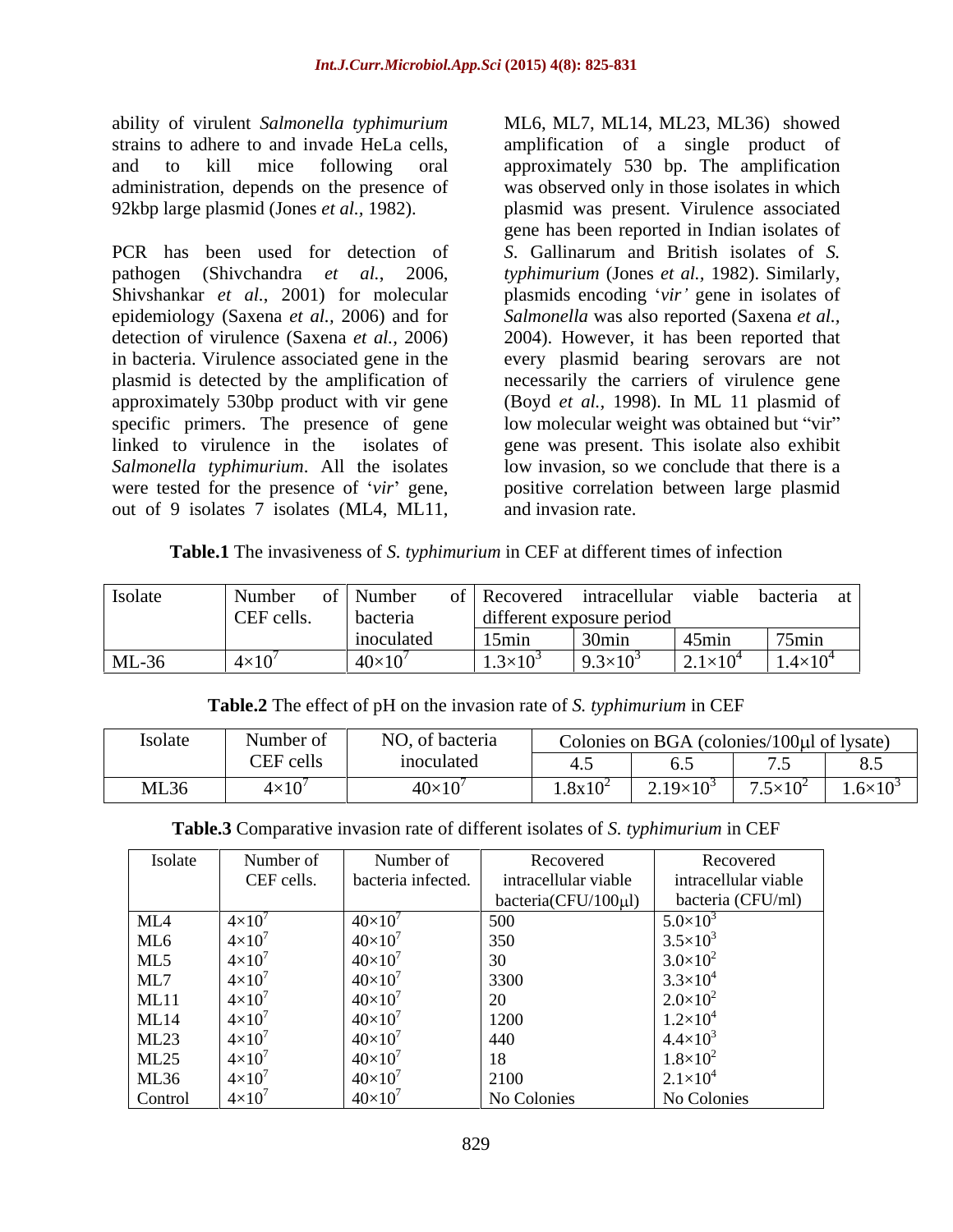

N-Negative, 1-ML4, 2-ML36, 3-ML6, 4-ML7, 6-ML14, 7-ML23, 5-ML11, M- marker 100 bp plus (Fermentas) **Fig.1**

- Bajaj. V., R. L. Lucas, C. Hwang, and Lee, 34: 369-386. C. A. 1996. Co-ordinate regulation regulatory factors is mediated by
- Boyd, F., and Harti, D. J. 1998. *Salmonella* region by an F-plasmid in salmonella enterica subspecies I and insertion into chromosome of subspecies II, IIIa, IV and VII isolates. Genetics
- Cano, D. A., M. Martinez, M. Moya, E. Pucciarelli, J. Groisman and Garcia intracellular proliferation. Infection
- 
- Frost, A., A. Bland and Wallis, T. 1997. The early dynamic response of the calf

**References** and **References** and **References** and **References** and **References** and **References** and **References** and **References** and **References** and **References** and **References** and **References** and **References** and ileal epithelium to *Salmonella typhimurium*. Veterinary Pathology 34: 369-386.

- of *Salmonella typhimurium* invasion genes by environmental and whose product allow *Salmonella* control of hilA expression. Molecular Microbiology 22: 703-<br>
6387. 6387. 714. Galan, J., and Curtiss, R. 1989. Cloning and molecular characterization of genes *typhimurium* to penetrate tissue culture cells. Proceeding of National Academy of Science USA 86: 6383- 6387.
- virulence plasmid: Modular and Formal, S. 1973. Invasion of acquisition of the spy virulence HeLa cells by Salmonella Giannella, A., O.Washington, P. Gemski HeLa cells by *Salmonella typhimurium*: a model for study of invasiveness of *Salmonella*. Journal of Infectious Diseases 128: 69-75.
- 149: 1183-1190. Lever, P.Guard and Cox, M. 1996. F. 2001. *Salmonella* enterica and acid tolerance are more virulent serovars Typhimurium response in mice and more invasive in involved in attenuation of pathogen chickens. Infection and Humphrey, T., K. Williams, M. McAlpin, J. Isolates of *Salmonella enterica* Enteritidis PT4 with enhanced heat in mice and more invasive in chickens. Infection and Epidemiology 117: 79-88.
- and Immunity 69:6463-6474. Jones, G., D. Rabert and Whitfield, H. 1982. Falkow, S. 1991. Bacterial entry into<br>
enkaryotic cells Cell 65:1099-1102 and virulent phenotypes of eukaryotic cells. Cell 65: 1099-1102. Association of adhesive, invasive and virulent phenotypes of *Salmonella typhimurium* with autonomous 60 megadalton plasmid.